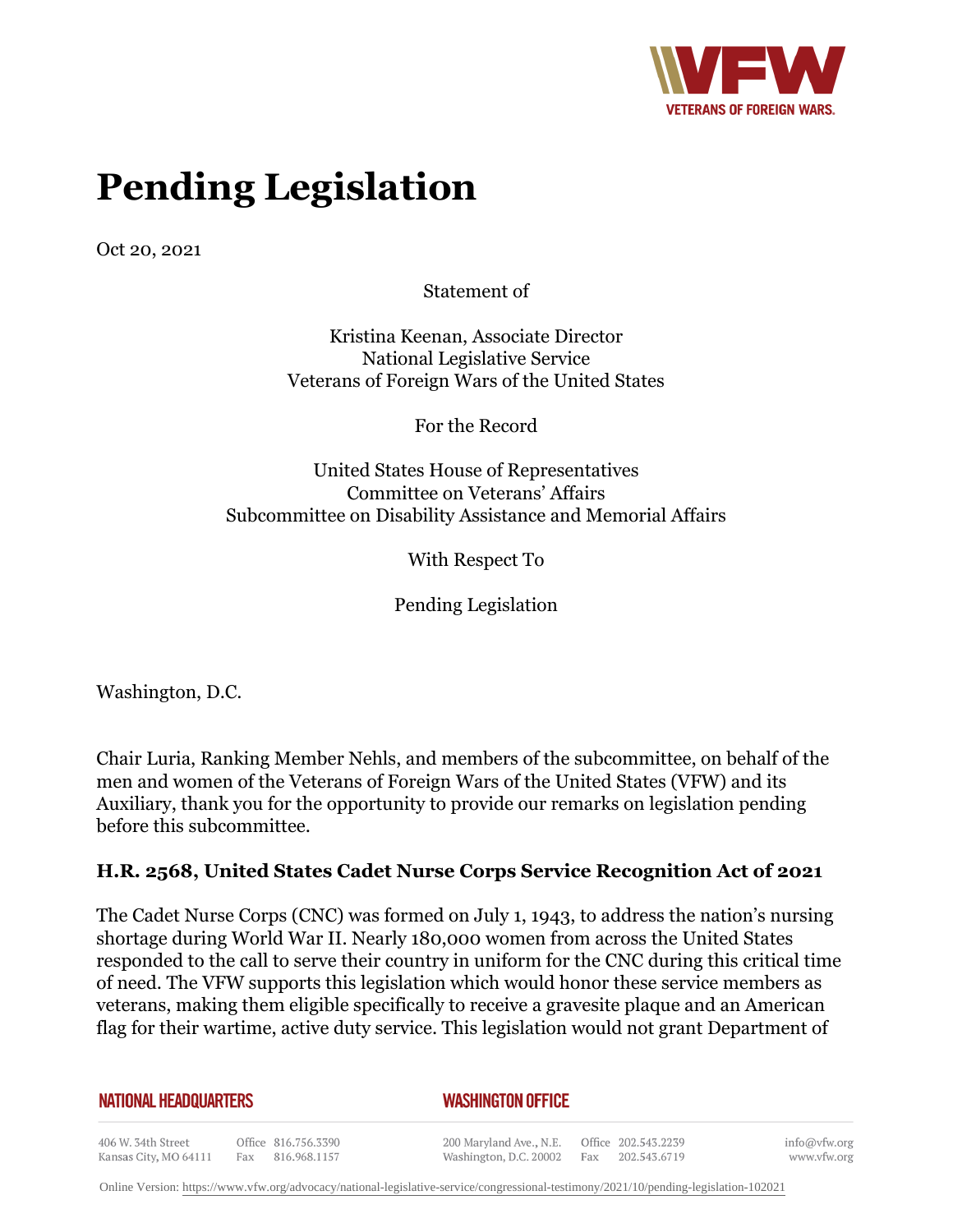Veterans Affairs (VA) benefits, other financial benefits, or burial at Arlington National Cemetery. It is time to finally recognize these Americans for their honorable service during the Second World War.

# **H.R. 2724, VA Peer Support Enhancement for MST Survivors Act**

The VFW has long advocated for the expansion of VA's peer support programs. The *VA MISSION Act of 2018* paved the way for peer support to be integrated into the patientaligned care team of 30 VA medical centers. The care team is the foundation of veterancentered health care. It provides an added touch point within the care team to which the veteran can relate, and gain encouragement and empowerment to live their best life.

Research published by *Implementation Science* in June 2021, reviewed the practice of peer support in the care team to provide insight into hiring and integration in accordance with the *VA MISSION Act of 2018*. The study compared peer support workload and veterans' involvement in their care. Veterans stated their experiences were very positive and gave them a better impression of VA.

This legislation would require VA to provide veterans who file a disability claim related to military sexual trauma (MST) the option to be assigned a peer support specialist trained as a victim's advocate during the claims process. The VFW supports this legislation to assist MST survivors during this important part of their journey through the VA system. We suggest that language be added that identifies under which office the peer support specialists would fall and be managed, includes the necessary training on the claims process, and better outlines the duties and responsibilities of the peer support specialists.

## **H.R. 2800, WINGMAN Act**

This legislation would direct the Department to give veterans the option to grant read-only access of their VA claim records to certain congressional staff. The individuals must be employed by a member of Congress who represents the veteran's district of residence and must satisfy the criteria of VA for recognition as a claims agent or attorney, though may not be formally recognized as a claims agent or attorney. This access may be desirable when a veteran requests assistance from a case worker within their elected representative's office.

The VFW supports the intent of this legislation and we are also encouraged that the subcommittee took many of the VFW's recommendations to improve this proposal from the last Congress. However, we continue to have concerns about accountability of staff members under this proposal as well as practicality for congressional offices when compared to other options.

Accredited service officers are subject to policies aimed at protecting the privacy of personal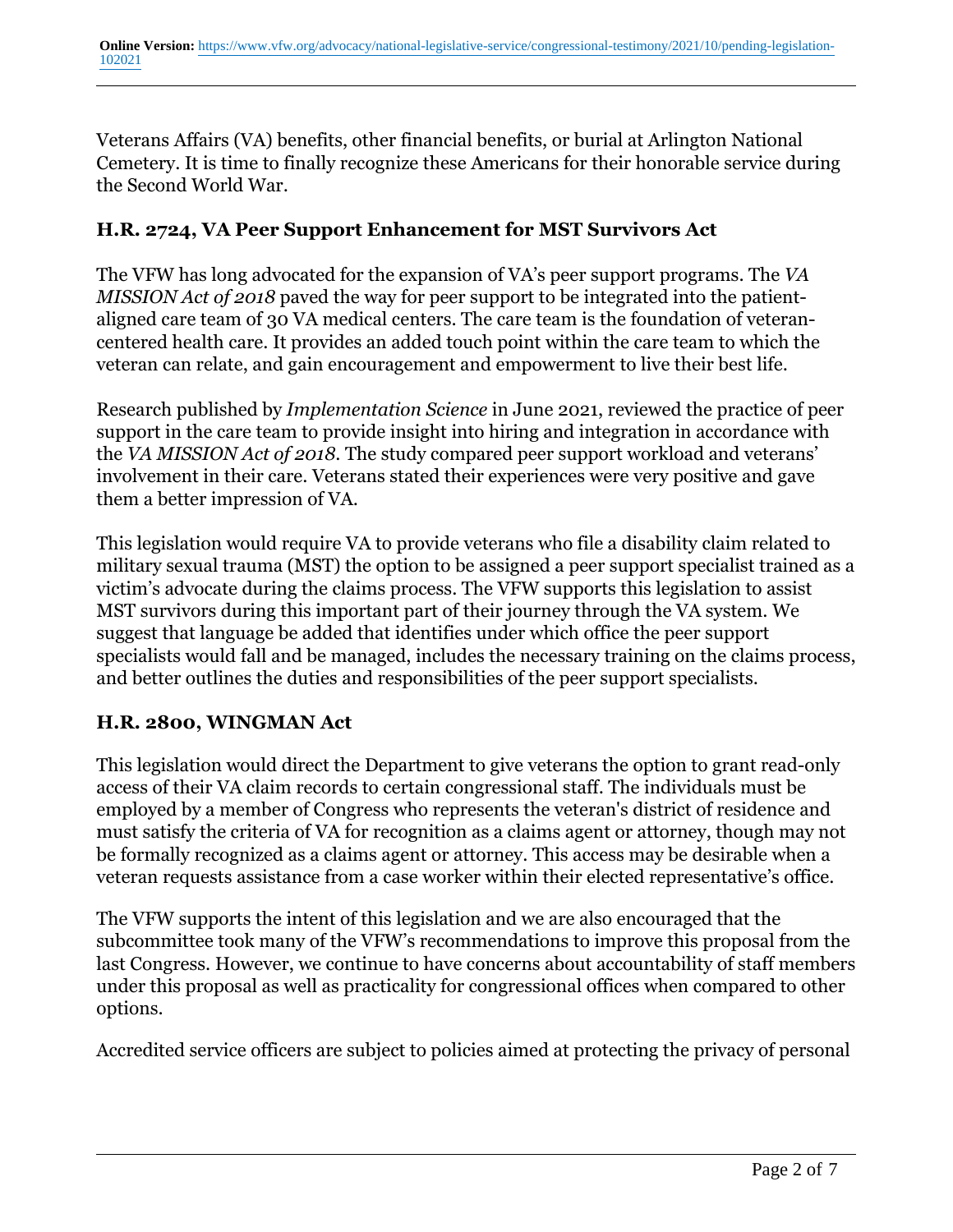and medical records, and prohibiting access to certain records including that of friends or family members and files not pertaining to the service officer's determined responsibilities. We would like clarification on how covered employees would be held accountable for any mismanagement or abuse of this access to veterans' records.

# **H.R. 2827 Captain James C. Edge Gold Star Spouse Equity Act**

The VFW does not have a position regarding this proposal.

#### **H.R. 3402, Caring for Survivors Act of 2021**

The rate of Dependency and Indemnity Compensation (DIC) paid to the survivors of service members who died in the line of duty or to veterans who died from service-related injuries or illnesses has only minimally increased since the benefit was created in 1993. Currently, DIC is paid at 43 percent of 100 percent permanent and total disability, while all other federal survivor programs are paid at 55 percent. The VFW supports this legislation to increase DIC payments to survivors, reaching parity with payments made to surviving spouses of other federal employees.

This legislation also addresses the need to protect survivors, who may also be caregivers, in cases where the veteran is totally disabled for less than the arbitrary period of ten years and dies from a non-service-connected condition. Currently in those cases, the survivors would not receive DIC. The VFW supports this legislation to provide benefits in these situations, gradually starting at five years and increasing to the full amount at ten years. This would extend DIC eligibility to more survivors and ease some of the financial burdens with which they suddenly may be faced.

We do, however, have requests for clarification regarding the bill as it is currently written. As it is not explicitly stated, we want to ensure that the increase to DIC is the same for the base pay for all recipients of the benefit, even those receiving added amounts such as the 8 year provision, Aid and Attendance, Housebound allowance, transitional benefit, and the DIC apportionment rate. We would also like clarification that the date of January 1, 1993, included in the Individuals Described section would not exclude any current group of eligible DIC recipients from the increase.

Additionally, the VFW recommends making an exception to the ten-year time frame for payments to the surviving spouses of veterans who die from amyotrophic lateral sclerosis (ALS), as the average life expectancy following diagnosis is two to five years.

## **H.R. 3793, Supporting Families of the Fallen Act**

The Servicemembers' Group Life Insurance (SGLI) and Veterans' Group Life Insurance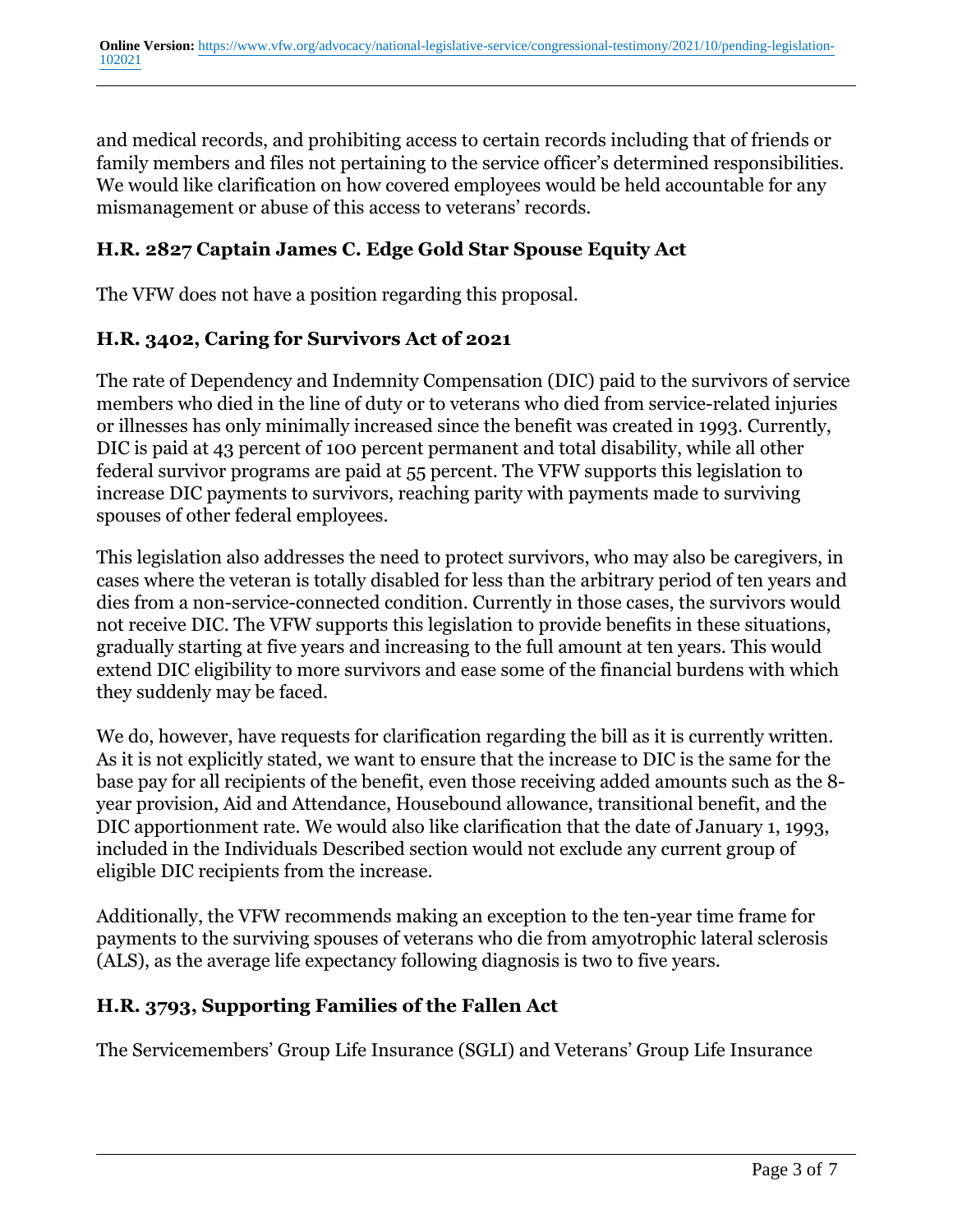(VGLI) maximum payouts have remained at \$400,000 for the last 16 years. The VFW supports this legislation which would increase the maximum payout to \$500,000 to adjust for inflation. Service members and their families should have peace of mind when selecting either of these insurance policies for the maximum amounts, anticipating what their needs might be in the event of the individual's passing while considering overall rising costs over time due to inflation.

# **H.R. 4191, Gold Star Spouses Non-Monetary Benefits Act**

The VFW does not have a position regarding this proposal.

## **H.R. 4601, Commitment to Veteran Support and Outreach Act**

The VFW supports the intent of this legislation to improve outreach to veterans regarding the VA benefits to which they are entitled. We see this as a duty of the Department, with the help of Veterans Service Organizations (VSOs) and partners, to continuously seek to improve communications and outreach to veterans regarding their earned benefits, health care, and other services.

This legislation would allow VA to award grants to states for outreach activities, to assist veterans in the development and submittal of VA claims, or to hire additional county or tribal veteran service officers, select state service officers, or publicly funded entities.

The VFW believes that language should be clarified in the legislation to ensure states have the flexibility to further allocate grant funds not only to state, county, and tribal service officers, but also to service officers from private VSOs like the VFW and others that are recognized by VA for the preparation, presentation, and prosecution of claims before the agency.

The VFW appreciates the effort within this legislation to address shortages of accredited service officers in certain parts of the country and for the extra focus on areas where there are high veteran suicide rates. We look forward to working with the committee to make this proposal as inclusive as possible to meet the needs of the veterans' community.

The VFW strongly believes that ensuring veterans gain access to their earned VA health care and benefits can significantly impact a veteran's well-being and mental health. We support expanding access to accredited service officers and Vet Centers to provide additional mental health services in rural areas, as well as increasing funding for a variety of VA economic opportunity programs and housing programs. Improving outreach to veterans and informing them about VA resources is an important part of reducing risk factors of veteran suicide.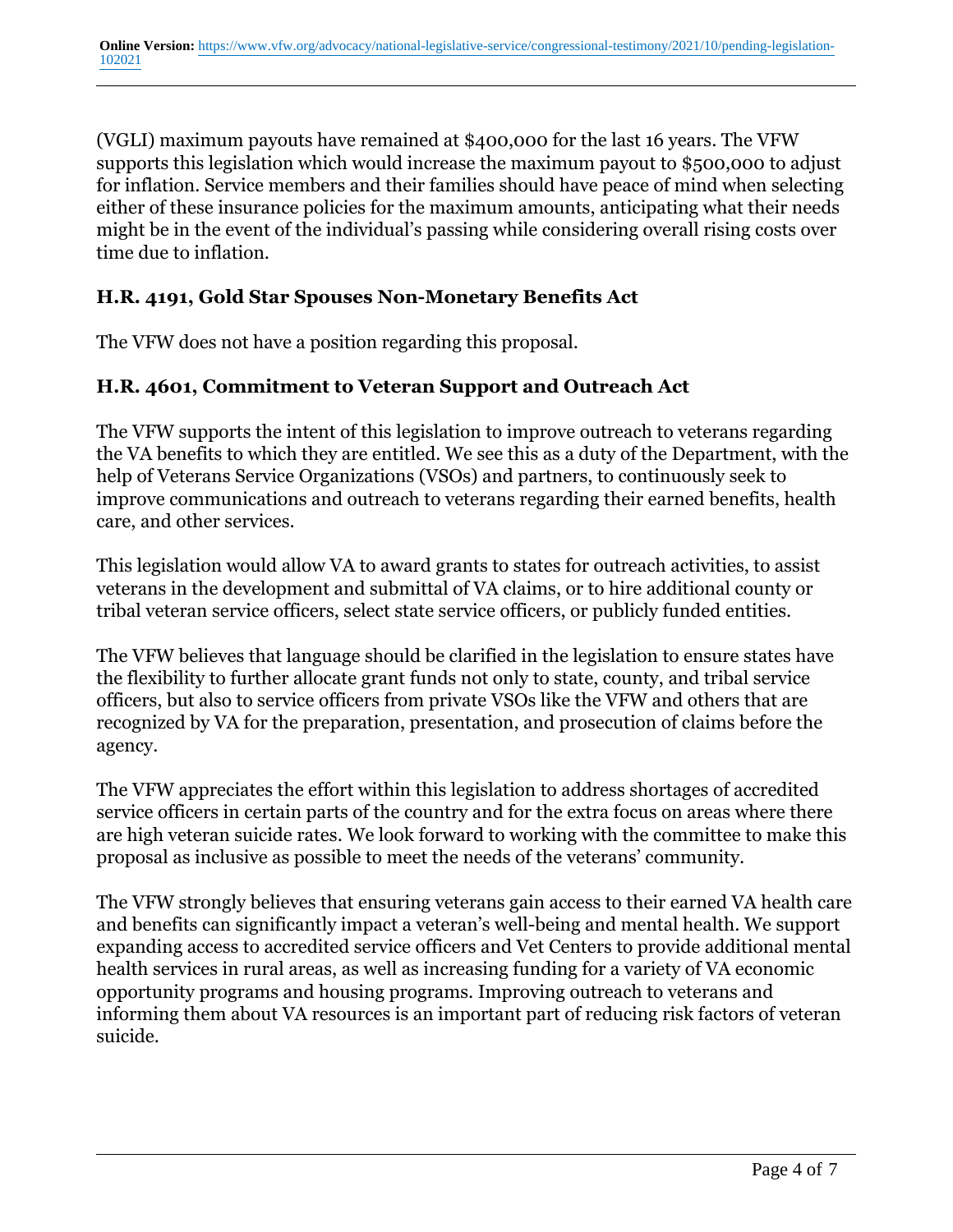#### **H.R. 4633, to amend title 38, United States Code, to improve the repayment by the Secretary of Veterans Affairs of benefits misused by a fiduciary**

The VFW supports this legislation which would eliminate the requirement for the Veterans Benefits Administration (VBA) to make a negligence determination and would allow for automatic reimbursements to veterans in all cases of fiduciary fraud. VBA appoints fiduciaries on behalf of veterans who are unable to manage their financial affairs due to injury, disease, age, or other reasons. It also investigates reports of fiduciary misuse of these funds. According to a July 2021 Office of Inspector General (OIG) report, from January 1, 2018 through September 30, 2019, VBA staff initiated approximately 12,000 allegations of misused benefits by fiduciaries.

Historically, VA could make automatic repayments only to veterans defrauded by their fiduciaries in certain, but not all, cases. A provision within H.R.7105, *Johnny Isakson and David P. Roe, M.D. Veterans Health Care and Benefits Improvement Act of 2020*, which was enacted on January 5, 2021, intended to correct this inequity and allow for automatic reimbursement in all instances of fiduciary fraud. An unintended consequence of this provision was that it created a requirement for VBA to make a negligence determination and for VA to investigate its own culpability in all cases of fiduciary misuse before reissuing payments to the beneficiaries. This has created an unnecessary and time-consuming process as VA's role in the appointment of the fiduciary or its lack of proper oversight does not change the outcome for the veteran.

The OIG report identified significant wait times for beneficiaries and delays in repayments. Of the 40 cases reviewed, it took an average of 228 days for VBA to complete the misuse determinations. Some cases took a year or longer. It also cited that negligence determinations were a key inefficiency in the reimbursement process. VA negligence determinations should never delay veterans from receiving their reimbursements, as this could potentially create significant financial hardship for an already vulnerable population.

## **H.R. 4772, Mark O'Brien VA Clothing Allowance Improvement Act**

Veterans may qualify for the VA Clothing Allowance when they have prosthetics, orthopedic devices, or skin medicine that affects their clothing. Veterans must reapply for this benefit each year even though, in many cases, the circumstances which qualify them for the benefit will not change over time. The VFW supports this legislation which would require a veteran to apply for the clothing allowance only one time. Once granted, these payments would continue each year until VA determines that the veteran is no longer eligible for the benefit. This would remove the burden from the veteran of having to reapply each year.

## **Discussion draft to amend title 38, United States Code, to direct the Secretary of Veterans Affairs to repay the estates of deceased beneficiaries for certain**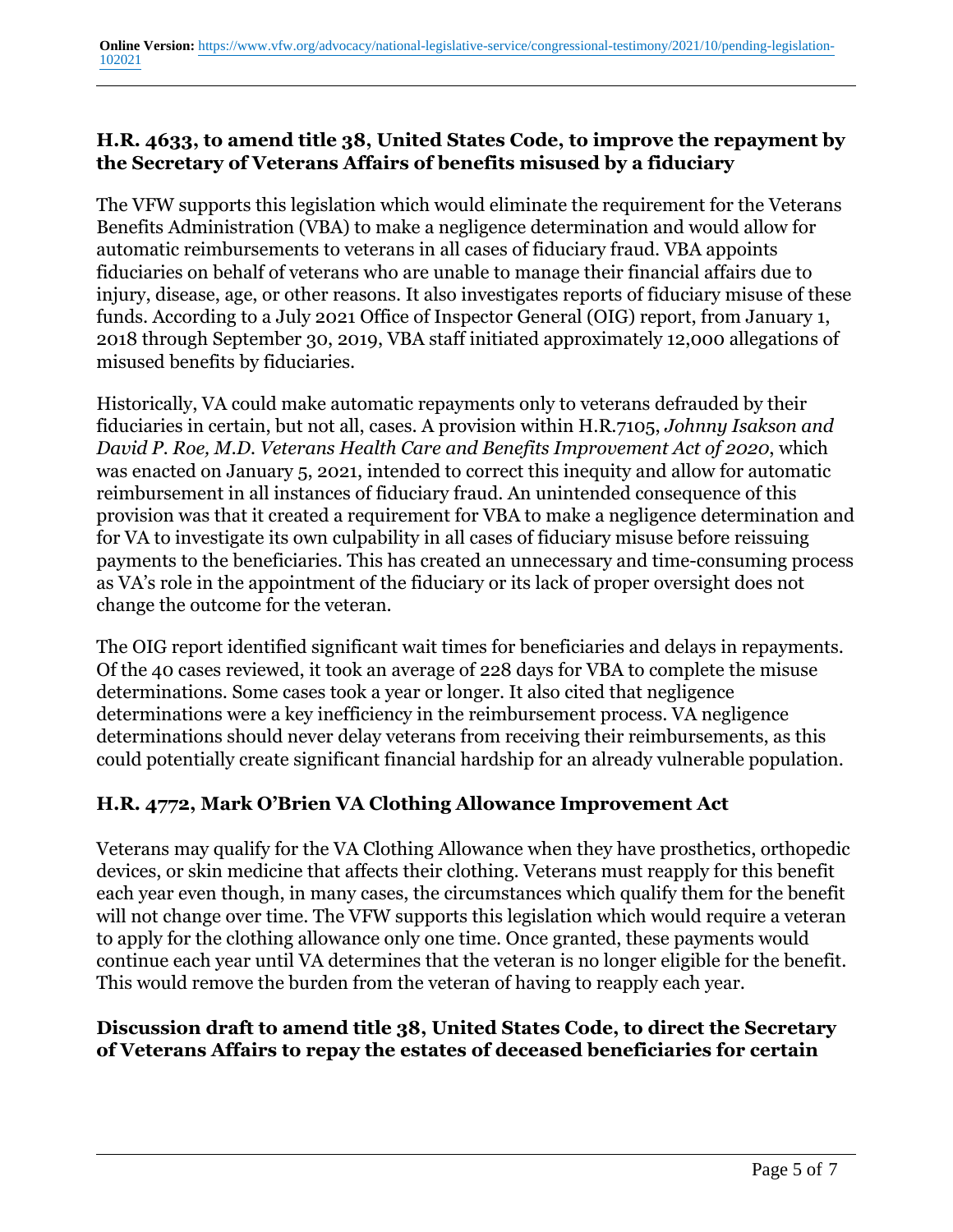#### **benefits paid by the Secretary and misused by fiduciaries of such beneficiaries**

The VFW supports this legislation which would ensure that if a fiduciary misuses a veteran's VA benefits, whenever the Secretary determines repayment of those funds must be issued but the veteran has passed away, the funds would be paid to the veteran's estate. The VFW recommends clarifying that funds would never be reissued if the executor of the estate was the fiduciary who committed the fraud.

#### **Discussion draft to amend title 38, United States Code, to improve the manner in which the Board of Veterans' Appeals conducts hearings regarding claims involving military sexual trauma and to direct the Secretary of Veterans Affairs to improve the language and practices of the Department of Veterans Affairs with respect to such claims**

The VFW supports this legislation which would modify the practices and procedures at the Board of Veterans' Appeals (BVA) and within VA as they relate to claims for MST. The VFW appreciates adding trauma-informed language to communications with veterans. This a change we have already seen at VA with veterans suffering from post-traumatic stress disorder. This legislation would also offer veterans a choice in the gender of the judge conducting the hearing, prompt judges to identify their cases which involve claims for MST, and reduce requests for repetitive medical exams for MST when the file already includes the pertinent evidence. Avoiding unnecessary exams would not only save veterans from having to repeatedly explain their trauma, but eliminating this and any other unnecessary steps would inevitably cut down on the time needed to complete the appeals.

#### **Discussion draft to amend title 38, United States Code, to extend increased dependency and indemnity compensation paid to surviving spouses of veterans who die from amyotrophic lateral sclerosis, regardless of how long the veterans had such disease prior to death**

VA considers ALS a presumptive service-connected disease and, due to its progressive nature, automatically rates any diagnosed veteran at 100 percent once service connected. If a veteran with service-connected ALS then dies, their surviving spouse is eligible to receive DIC. In cases where a veteran had a VA disability rating of totally disabling for at least the eight full years leading up to their death and was married during those same eight years, the surviving spouse is then entitled to an additional monthly payment called the 8-year provision, also known as the DIC Kicker. The VFW supports this legislation which would entitle these surviving spouses to the 8-year provision if married to the veteran during the eight years prior to their death, but regardless of how long the veteran had ALS. Taking into consideration the often full-time care needed for a person diagnosed with ALS and that the average life expectancy following diagnosis is from two to five years, we see this as an important add-on for these survivors.